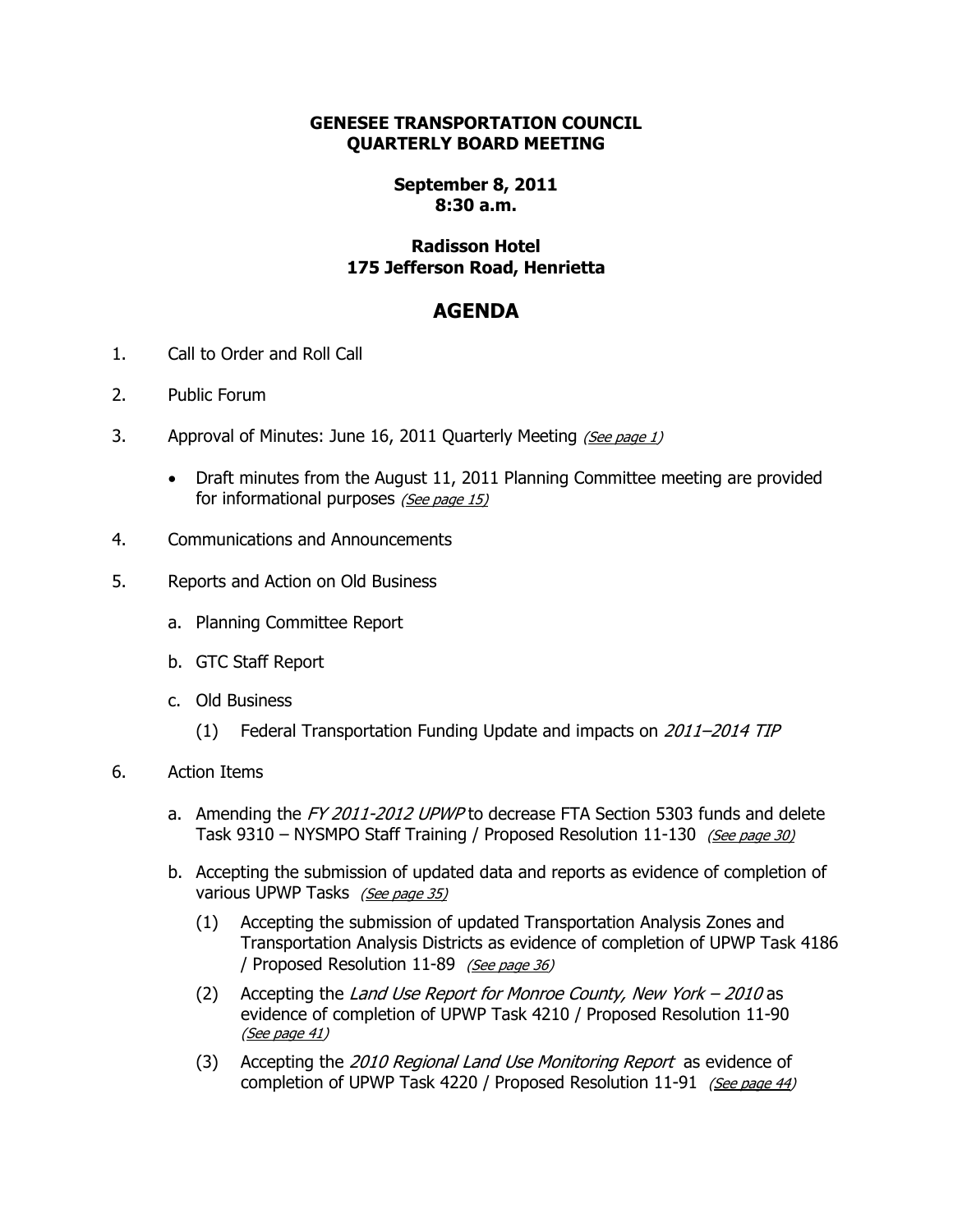- (4) Accepting the report, Monroe County Department of Transportation Vertical Curve Safety Study, as evidence of completion of UPWP Task 6202 / Proposed Resolution 11-92 (See page 47)
- (5) Accepting the report, Genesee-Finger Lakes Region Coordinated Public Transit-Human Services Transportation Plan Update, as evidence of completion of UPWP Task 8150 / Proposed Resolution 11-93 (See page 59)
- c. Adopting amendments to the 2011-2014 Transportation Improvement Program (TIP) (See page 68)
	- (1) Amending the 2011-2014 TIP by increasing the cost of the Rochester Amtrak Station Improvements project / Proposed Resolution 11-94 (See page 68)
	- (2) Amending the 2011-2014 TIP by increasing the cost of the Kirk Road Bridge over Round Pond Creek and Round Pond Creek Tributary project / Proposed Resolution 11-95 (See page 68)
	- (3) Amending the 2011-2014 TIP by increasing the cost of the Penfield Road Bridge over Irondequoit Creek project / Proposed Resolution 11-96 (See page 68)
	- (4) Amending the  $2011-2014$  TIP by modifying the project type and project description, and decreasing the cost of the Klem Road Bridge over Mill Creek Tributary project / Proposed Resolution 11-131 (See page 69)
	- (5) Amending the 2011-2014 TIP by combining five Monroe County highway preventive maintenance projects / Proposed Resolution 11-97 (See page 69)
	- (6) Amending the 2011-2014 TIP by increasing the cost of the Scott Crescent Bridge over Millrace project / Proposed Resolution 11-98 (See page 69)
	- (7) Amending the 2011-2014 TIP by adding the York Landing Culvert Washout Repairs project / Proposed Resolution 11-99 (See page 70)
	- (8) Amending the 2011-2014 TIP by combining three City of Rochester highway preventive maintenance projects / Proposed Resolution 11-100 (See page 70)
	- (9) Amending the 2011-2014 TIP by combining two City of Rochester highway projects / Proposed Resolution 11-101 (See page 70)
	- (10) Amending the 2011-2014 TIP by combining three City of Rochester multi-use trail projects / Proposed Resolution 11-102 (See page 70)
	- (11) Amending the 2011-2014 TIP by combining two Wyoming County bridge preventive maintenance projects / Proposed Resolution 11-103 (See page 71)
	- (12) Amending the 2011-2014 TIP by increasing the cost of the West Street Bridge over Cattaraugus Creek project / Proposed Resolution 11-104 (See page 71)
	- (13) Amending the 2011-2014 TIP by modifying the scope and description of the High Risk Rural Road Improvement in Wyoming County project / Proposed Resolution 11-105 (See page 71)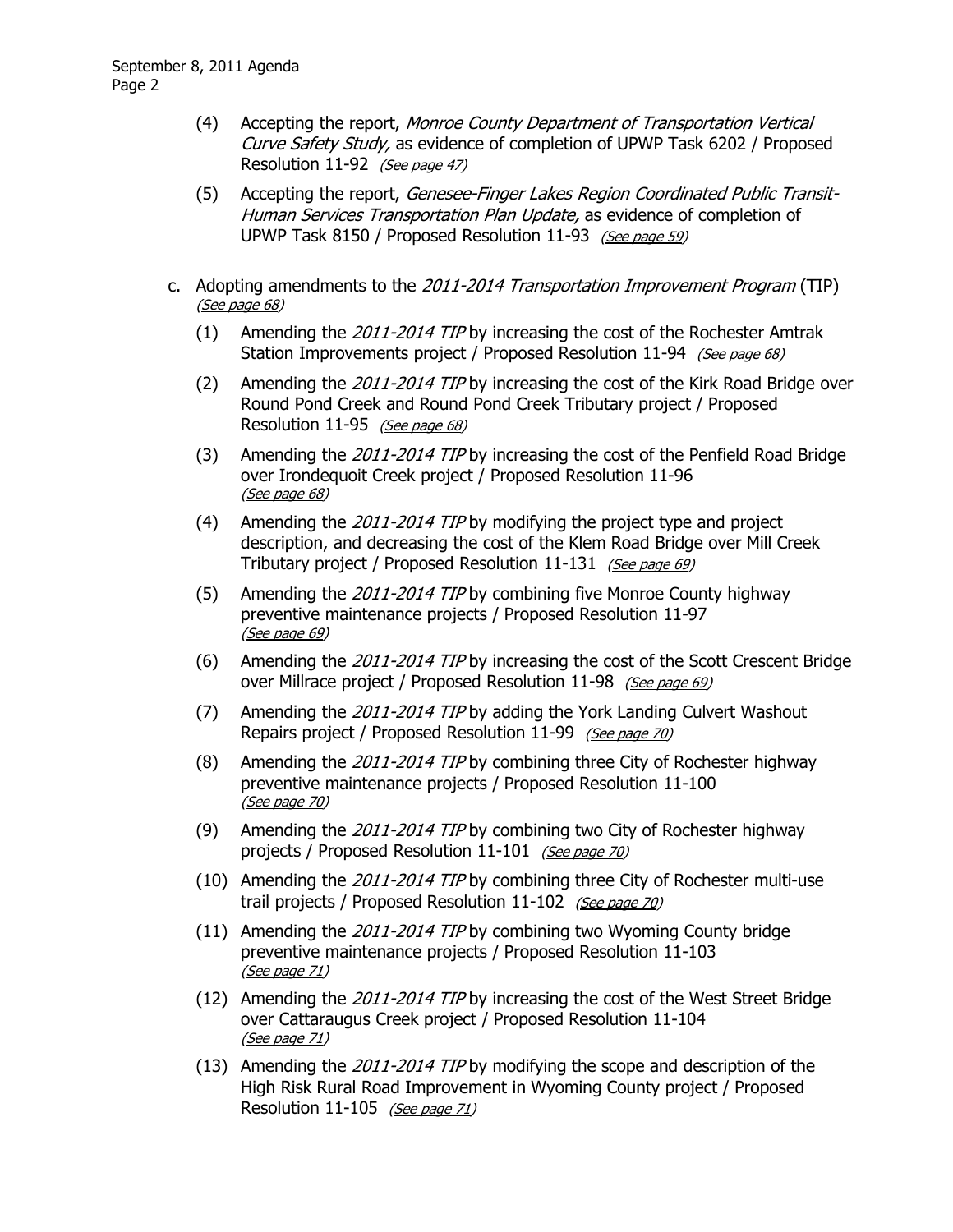- (14) Amending the 2011-2014 TIP by reinstating six railroad crossing projects / Proposed Resolution 11-106 (See page 71)
- (15) Amending the 2011-2014 TIP by adding nine railroad crossing projects / Proposed Resolution 11-107 (See page 72)
- (16) Amending the  $2011-2014$  TIP by modifying the source of a portion of the funding for the I-590 Interchange at Winton Road project / Proposed Resolution 11-108 *(See page 74)*
- (17) Amending the 2011-2014 TIP by decreasing the cost of the I-490 Bridge over Marsh Road project / Proposed Resolution 11-109 (See page 74)
- (18) Amending the 2011-2014 TIP by increasing the cost of the Rt. 64 over Irondequoit Creek project / Proposed Resolution 11-110 (See page 74)
- (19) Amending the  $2011-2014$  TIP by decreasing the cost of the Rt. 98 at Genesee Rd. in Wyoming County project / Proposed Resolution 11-111 (See page 75)
- (20) Amending the 2011-2014 TIP by a decreasing the cost of the Rt. 33A Bridge over Black Creek project / Proposed Resolution 11-112 (See page 75)
- (21) Amending the 2011-2014 TIP by decreasing the cost of the ITS Operations project / Proposed Resolution 11-113 (See page 75)
- (22) Amending the 2011-2014 TIP by adding the Route 590 ITS Improvements Part I project / Proposed Resolution 11-114 (See page 75)
- (23) Amending the 2011-2014 TIP by adding the Route 590 ITS Improvements Part II project / Proposed Resolution 11-115 (See page 76)
- (24) Amending the 2011-2014 TIP by deleting the Underwater Bridge Inspection (2014) project / Proposed Resolution 11-116 (See page 76)
- (25) Amending the 2011-2014 TIP by decreasing the cost of the Geneva Park & Ride, Intersection of Rt. 14 and the Thruway project / Proposed Resolution 11-117 (See page 76)
- (26) Amending the 2011-2014 TIP by increasing the cost and modifying the scope of the Canandaigua Road Bridge over the Erie Canal project / Proposed Resolution 11-118 (See page 76)
- (27) Amending the 2011-2014 TIP by advancing phases of the Rt. 390 Ramp Bridge over Rts. 104 and 390 project / Proposed Resolution 11-119 (See page 77)
- (28) Amending the 2011-2014 TIP by deleting the Hindsburg and Allens Rd. Canal Bridges project / Proposed Resolution 11-120 (See page 77)
- (29) Amending the 2011-2014 TIP by decreasing the cost of the Highway Safety Improvement Block Program project / Proposed Resolution 11-121 (See page 78)
- (30) Amending the 2011-2014 TIP by increasing the cost of the Rt. 251 Rehabilitation project / Proposed Resolution 11-122 (See page 78)